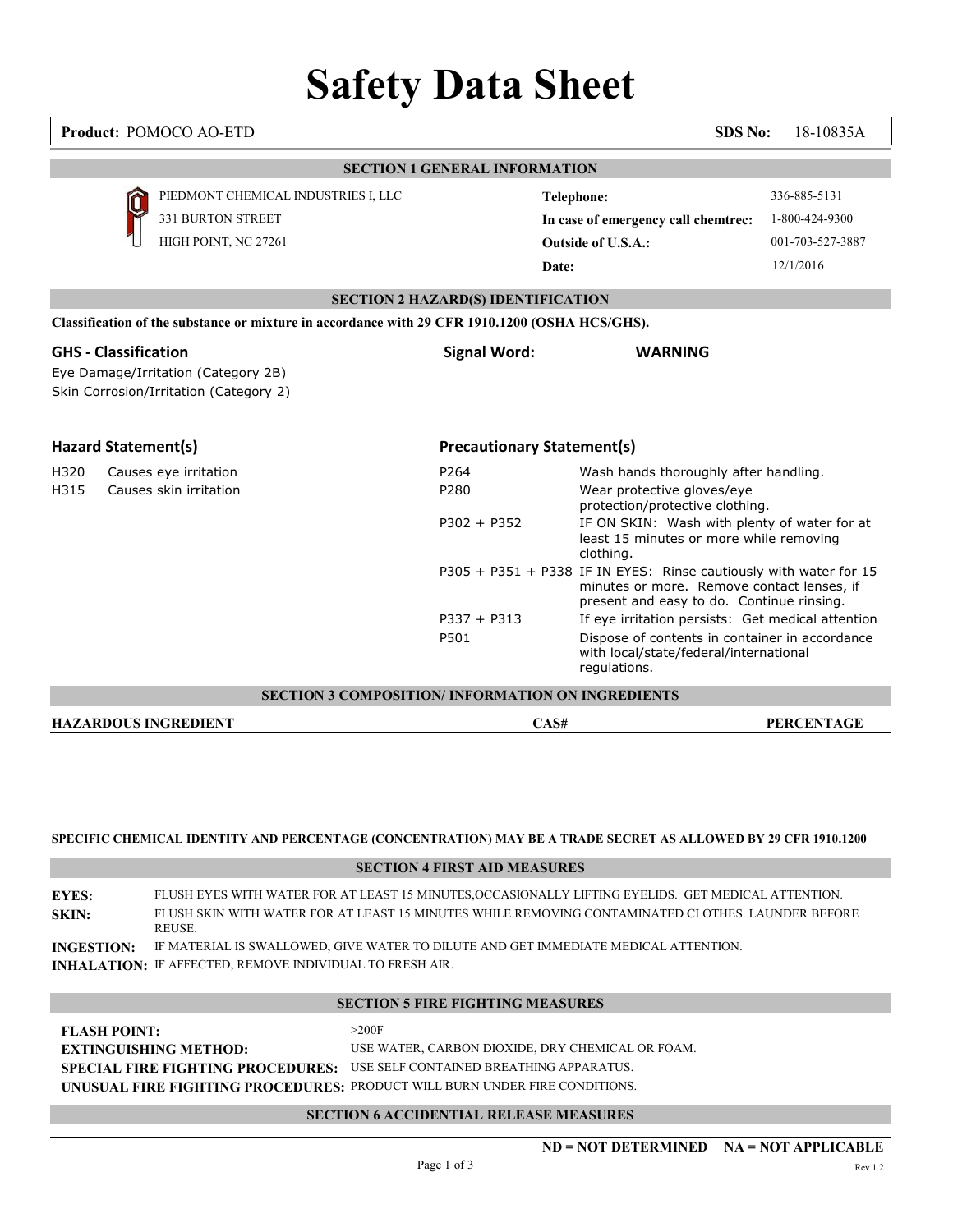# Safety Data Sheet

| Product: POMOCO AO-ETD                               |                           |                                                     |                                                                                                                                                                                                                                                                                                                                                                                                                                                                                                                                            | SDS No:                | 18-10835A     |
|------------------------------------------------------|---------------------------|-----------------------------------------------------|--------------------------------------------------------------------------------------------------------------------------------------------------------------------------------------------------------------------------------------------------------------------------------------------------------------------------------------------------------------------------------------------------------------------------------------------------------------------------------------------------------------------------------------------|------------------------|---------------|
|                                                      |                           |                                                     | PERSONAL PRECAUTIONS: Ensure adequate ventilation. Keep people away from and upwind of spill/leak.<br>ENVIRONMENTAL PRECAUTIONS: Avoid subsoil penetration. Do not flush into surface water or sanitary sewer system. Advise water authority if<br>spillage has entered water course or drainage system.                                                                                                                                                                                                                                   |                        |               |
| <b>METHODS FOR CLEAN UP:</b>                         |                           | binder, sawdust)                                    | Use mechanical handling equipment. Soak up with inert absorbent material(e.g. sand, silica gel, acid binder, universal                                                                                                                                                                                                                                                                                                                                                                                                                     |                        |               |
|                                                      |                           |                                                     | SPILL: VENTILATE AREA, PERSONS PERFORMING CLEAN-UP SHOULD WEAR ADEQUATE PROTECTION EQUIPMENT. CONTAIN MATERIAL<br>BY DIKING THE AREA AROUND THE SPILL. IF THE PRODUCT IS IN A SOLID FORM, SHOVEL DIRECTLY INTO RECOVERY DRUMS. IF<br>THE PRODUCT IS A LIQUID, IT SHOULD BE PICKED UP USING A SUITABLE ABSORBANT MATERIAL, THEN SHOVELED TO<br>RECOVERY DRUMS. IF THE MATERIAL IS RELEASED INTO THE ENVIRONMENT, THE USER SHOULD DETERMINE WHETHER THE<br>SPILL SHOULD BE REPORTED TO THE APPROPRIATE LOCAL, STATE AND FEDERAL AUTHORITIES. |                        |               |
|                                                      |                           |                                                     | <b>SECTION 7 HANDLING AND STORAGE</b>                                                                                                                                                                                                                                                                                                                                                                                                                                                                                                      |                        |               |
| <b>HANDLING AND STORAGE:</b>                         |                           | WHEN NOT IN USE.                                    | MATERIAL SHOULD BE STORED IN ITS OWN CONTAINER AND SHOULD ALWAYS BE KEPT COVERED                                                                                                                                                                                                                                                                                                                                                                                                                                                           |                        |               |
|                                                      |                           |                                                     | <b>SECTION 8 EXPOSURE CONTROLS AND PERSONAL PROTECTION</b>                                                                                                                                                                                                                                                                                                                                                                                                                                                                                 |                        |               |
| <b>ROUTES OF EXPOSURE:</b>                           | $\vee$ EYES               | $\nabla$ SKIN                                       | <b>▽ INGESTION</b><br>$\vee$ INHALATION                                                                                                                                                                                                                                                                                                                                                                                                                                                                                                    |                        |               |
|                                                      |                           |                                                     | SYMPTOMS OR ACUTE HEALTH HAZARDS                                                                                                                                                                                                                                                                                                                                                                                                                                                                                                           |                        |               |
| <b>EYES:</b>                                         |                           | CAUSES EYE IRRITATION.                              |                                                                                                                                                                                                                                                                                                                                                                                                                                                                                                                                            |                        |               |
| <b>SKIN:</b>                                         |                           | CAUSES SKIN IRRITATION.                             |                                                                                                                                                                                                                                                                                                                                                                                                                                                                                                                                            |                        |               |
| <b>INGESTION:</b><br><b>INHALATION:</b>              |                           | HARMFUL IF SWALLOWED.<br>MAY BE HARMFUL IF INHALED. |                                                                                                                                                                                                                                                                                                                                                                                                                                                                                                                                            |                        |               |
| <b>RESPIRATORY PROTECTION:</b><br><b>VENTILATION</b> |                           | IF NEEDED, USE A NIOSH APPROVED RESPIRATOR.         | USE SUFFICIENT MECHANICAL(GENERAL)OR LOCAL EXHAUST.                                                                                                                                                                                                                                                                                                                                                                                                                                                                                        |                        |               |
| PROTECTIVE EQUIPMENT:                                |                           | $\vee$ GLOVES                                       | $\Box$ FACESHIELD $\Box$ APRON $\Box$ GOGGLES $\Box$ IMPERVIOUS COVERALLS                                                                                                                                                                                                                                                                                                                                                                                                                                                                  |                        |               |
|                                                      |                           |                                                     | <b>WORK/ HYGIENIC PRACTICES: AS WITH ALL INDUSTRIAL CHEMICALS, CARE SHOULD BE TAKEN TO AVOID CONTACT WITH EYES,</b><br>SKIN, AND CLOTHING. HANDS AND UNPROTECTED SKIN SHOULD BE THOROUGHLY WASHED AND<br>CONTAMINATED CLOTHING SHOULD BE CHANGED PRIOR TO ANY DIRECT PERSONAL CONTACT. ALL<br>EXPOSED CLOTHING SHOULD BE LAUNDERED PER NORMAL CARE INSTRUCTIONS BEFORE REUSE                                                                                                                                                               |                        |               |
| <b>EXPOSURE LIMITS</b>                               |                           |                                                     |                                                                                                                                                                                                                                                                                                                                                                                                                                                                                                                                            |                        | <b>LIMITS</b> |
|                                                      |                           |                                                     | <b>SECTION 9 PHYSICAL AND CHEMICAL PROPERTIES</b>                                                                                                                                                                                                                                                                                                                                                                                                                                                                                          |                        |               |
| PH:                                                  | 6.0                       | 5%                                                  | <b>Evaporation Rate:</b>                                                                                                                                                                                                                                                                                                                                                                                                                                                                                                                   | <b>NO DATA</b>         |               |
| <b>SOLUBILITY:</b>                                   | <b>SOLUBLE IN WATER</b>   |                                                     | <b>Vapor Pressure:</b>                                                                                                                                                                                                                                                                                                                                                                                                                                                                                                                     | NO DATA                |               |
| <b>SPECIFIC GRAVITY: N.D.</b><br><b>APPEARANCE:</b>  | CLEAR AMBER LIQUID        |                                                     | <b>Vapor Density:</b>                                                                                                                                                                                                                                                                                                                                                                                                                                                                                                                      | <b>NO DATA</b>         |               |
| Bod:                                                 | <b>NO DATA</b>            |                                                     | <b>Auto Ignition Temperature:</b>                                                                                                                                                                                                                                                                                                                                                                                                                                                                                                          | NA                     |               |
| Cod:                                                 | NO DATA                   |                                                     | LEL:                                                                                                                                                                                                                                                                                                                                                                                                                                                                                                                                       | <b>NA</b><br><b>NA</b> |               |
| Odor:                                                | MILD                      |                                                     | UEL:<br>VOC:                                                                                                                                                                                                                                                                                                                                                                                                                                                                                                                               | NO DATA                |               |
| <b>OdorThreshold:</b>                                | <b>NO DATA</b>            |                                                     | <b>FlashPoint:</b>                                                                                                                                                                                                                                                                                                                                                                                                                                                                                                                         | >200F                  |               |
| <b>MeltingPoint:</b><br><b>BoilingPoint:</b>         | NO DATA<br><b>NO DATA</b> |                                                     |                                                                                                                                                                                                                                                                                                                                                                                                                                                                                                                                            |                        |               |
|                                                      |                           |                                                     | <b>SECTION 10 STABILITY AND REACTIVITY</b>                                                                                                                                                                                                                                                                                                                                                                                                                                                                                                 |                        |               |
| <b>STABILITY:</b>                                    |                           | <b>STABLE</b>                                       |                                                                                                                                                                                                                                                                                                                                                                                                                                                                                                                                            |                        |               |
| <b>HAZARDOUS POLYMERIZATION:</b>                     |                           | WILL NOT OCCUR                                      |                                                                                                                                                                                                                                                                                                                                                                                                                                                                                                                                            |                        |               |
| DECOMPOSITION PRODUCTS:                              |                           |                                                     | OXIDES OF NITROGEN AND CARBON.<br>CONDITIONS AND MATERIALS TO AVOID: HEAT, SPARKS, FLAME, IGNITION SOURCES                                                                                                                                                                                                                                                                                                                                                                                                                                 |                        |               |
|                                                      |                           |                                                     | SECTION 11 TOXICOLOGICAL INFORMATION                                                                                                                                                                                                                                                                                                                                                                                                                                                                                                       |                        |               |
|                                                      |                           |                                                     |                                                                                                                                                                                                                                                                                                                                                                                                                                                                                                                                            |                        |               |
|                                                      |                           |                                                     | $ND = NOT DETERMINED$ $NA = NOT APPLICABLE$<br>Page 2 of 3                                                                                                                                                                                                                                                                                                                                                                                                                                                                                 |                        | Rev 1.2       |
|                                                      |                           |                                                     |                                                                                                                                                                                                                                                                                                                                                                                                                                                                                                                                            |                        |               |
|                                                      |                           |                                                     |                                                                                                                                                                                                                                                                                                                                                                                                                                                                                                                                            |                        |               |